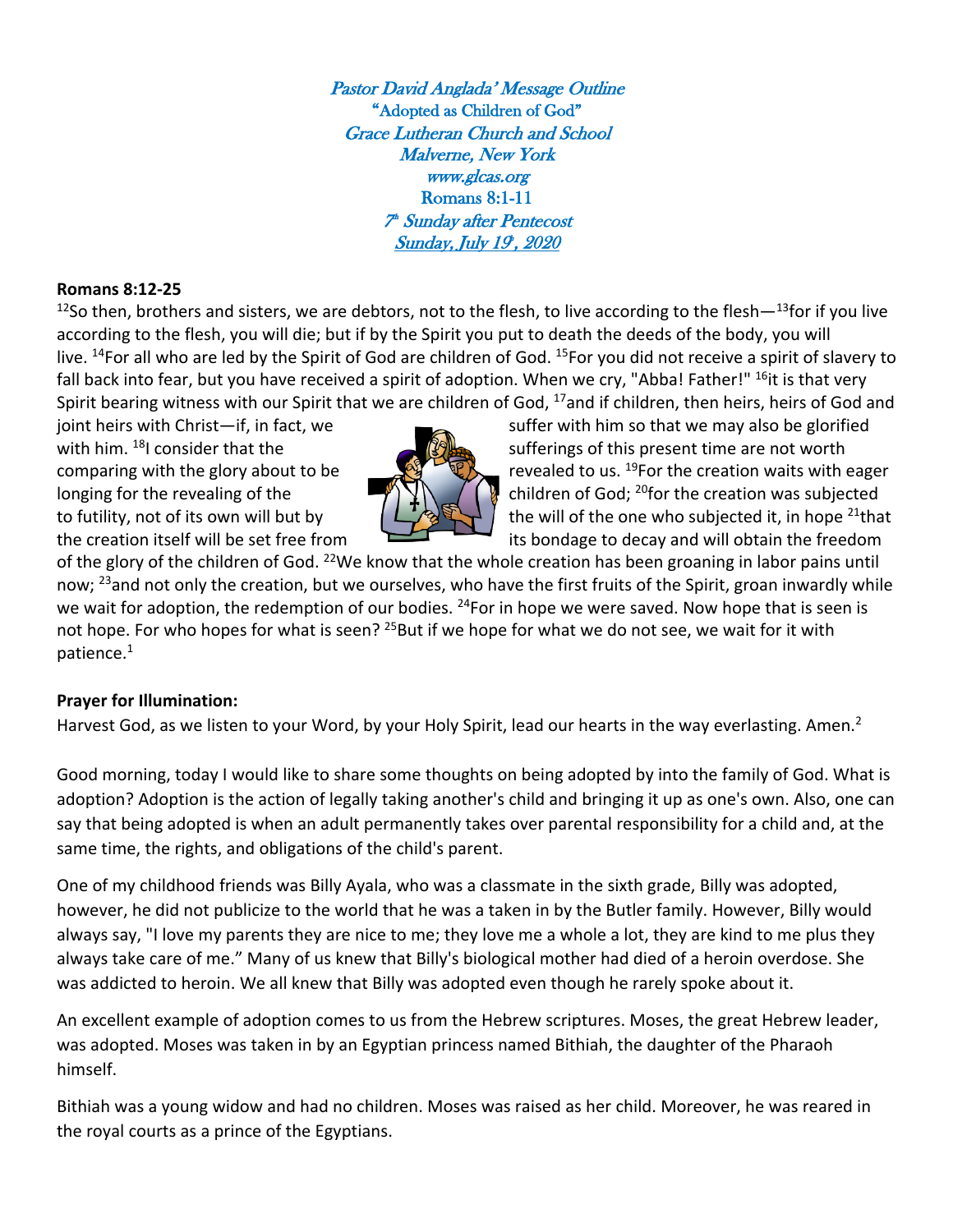Moses' biological mother, Jochebed, secretly hid him in a basket and placed the basket in the Nile river when the Pharaoh ordered all newborn Hebrew boys to be killed to reduce the population of the Israelites. Fear overcomes Pharaoh, he feared that the Hebrews will overcome his kingdom in the future. Fear causes us to take irrational actions.<sup>3</sup> Actions that have server repercussions.

The reason why I share with you these two short stories is to acknowledge three essential elements of most adoption.

The first is that adopted parents love their adoptees.

Secondly, adopted parents do not have to choose their adoptees; children are adopted because the adoptee's have a caring as well as a compassionate heart. Adoptee's are chosen out of love; it is a matter of the heart. Thirdly, adopting parents are protective of their adoptees as if they are his or her, biological children. Adoption stems from a loving heart.

In our 2<sup>nd</sup> reading today, St. Paul writes to the followers of Jesus or to the house churches in Romans that met separately from one another, whose members were both Jews and Gentile, and who came from different backgrounds, as well as social economic realities.

But most important that they were obligated to each other as sisters and brothers in Christ. They were no longer bound to follow a social hierarchy system; they were one in Christ Jesus regardless of their ethnic background and economic status.

To further stress the relationship of being sisters and brothers in Christ, St. Paul uses the image of adoption, a legal practice in Roman society of designating someone who is not one's physical offspring to be one's heir.

Paul informs the Romans that they are all children of God that God has adopted them. Paul is declaring that they were taken in by God to be "God's beloved children." Furthermore, that they now belong to God's eternal covenant just like Abraham in the Hebrew Scriptures.

Equally important, that they have a universal Creator who values all that has been created, coupled with that humans are of sacred worth. You are children of God, adopted by God. God chose you because, God loves you.

We are adopted by God to be God's beloved children, not because we are good or deserve to be taken in by God. Since, we have been taken in by God, we belong to God today and tomorrow.

Please, observe that when the Apostle Paul says that we are children of God, the masculine language is not being used, such as sons of God. Paul uses the word children, which is not gender specific.<sup>4</sup>

WE ALL CHILDREN OF GOD, Greek or Jewish, Male, or Female, Black, Brown, White, and Yellow! We are all family; we are all children of the same heavenly Father. Since we are children of God, we can boldly say Abba, Father!

Abba Father is an indicator of our adoption by God. God is our heavenly parent. Abba is from the Aramaic and is still a term used by Hebrew children to address their Father.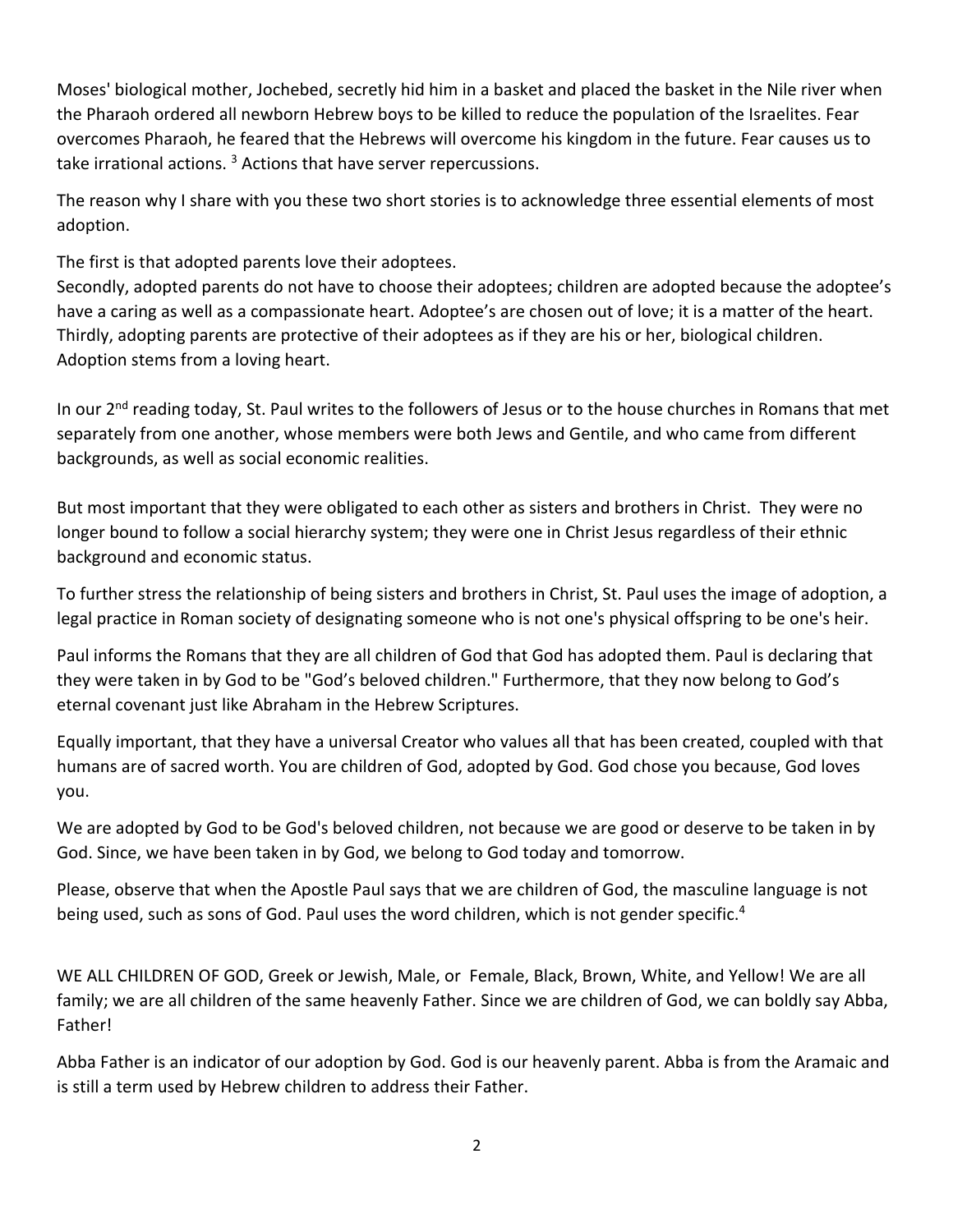Over and above that Jesus used the expression when he prayed to his heavenly Father. This term is an informal intimacy and respect spoken by children to their Father. The equivalent expression in our language is Daddy or Papa. Calling God Daddy indicates that we have an intimate relationship with God.<sup>5</sup>

Paul makes it clear that women, as well as men, are heirs with Christ, thus breaking down one of the traditional hierarchical berries between people in Roman society and opening the way to think of how other barriers are also overcome in Christ.

Luther taught us that adoption reminds us of God's grace.<sup>6</sup> None of us is a child of God by nature-simply because we are humans-or because of what we have done. Instead, we become children of God only by God's gracious action to accept us as such.

Our adoption and inheritance are based on Christ's work and is lived out in the Spirit; this is Luther's understanding. In other words, we are adopted children of God because of Christ Jesus.

St. Paul goes on by saying you are children of God; you have the Holy Spirit within you. You are now led by Spirit, not the flesh, by the way, the word flesh means a destructive spirit in us that causes us not to obey the Spirit of God within us. Since we have the Spirit of God inside of us, we enthusiastic and ecstatically worship God.

My good sisters and brothers today, we are reminded that we are children of God.

We call upon God by saying Abba, Father; we have direct access to God. We do not need a middle person to lift our prayers before God. We have a relationship with God.

Since we are children of God, we know we can face all the challenge's life can throw at us because God is watching over us, we are God's daughter and sons.

Since we are Children of God, we are no longer in bondage to sin. We live with liberation and freedom from the captive power of sin or anything that can enslave us.

We are children of God. Therefore, we learn to trust in God that regardless of whatever happens in life, God is with us. Yes, life is difficult and tough, we were never promised a rose garden, or an eternal utopia. Sisters and brothers, we will face illness, headaches, and moments when we feel that living makes no sense.

What you and I were promised was that God will always be present for us, God will always accompany us. God will never abandon us. Like a good parent that is present for their beloved children.

Furthermore, we are patient; it is natural for children to trust their parents, even though parents sometimes fail to keep their promises. God, our heavenly parent, will never give us unfulfilled promises.

God will honor all promises given to us. It may take more time than we expect; however, God will be faithful to all promise given to us.

Beloved in the Lord, we have been adopted by God to be his children; we belong to the family of God. Therefore, we are loved, blessed as well as favored by a loving God.